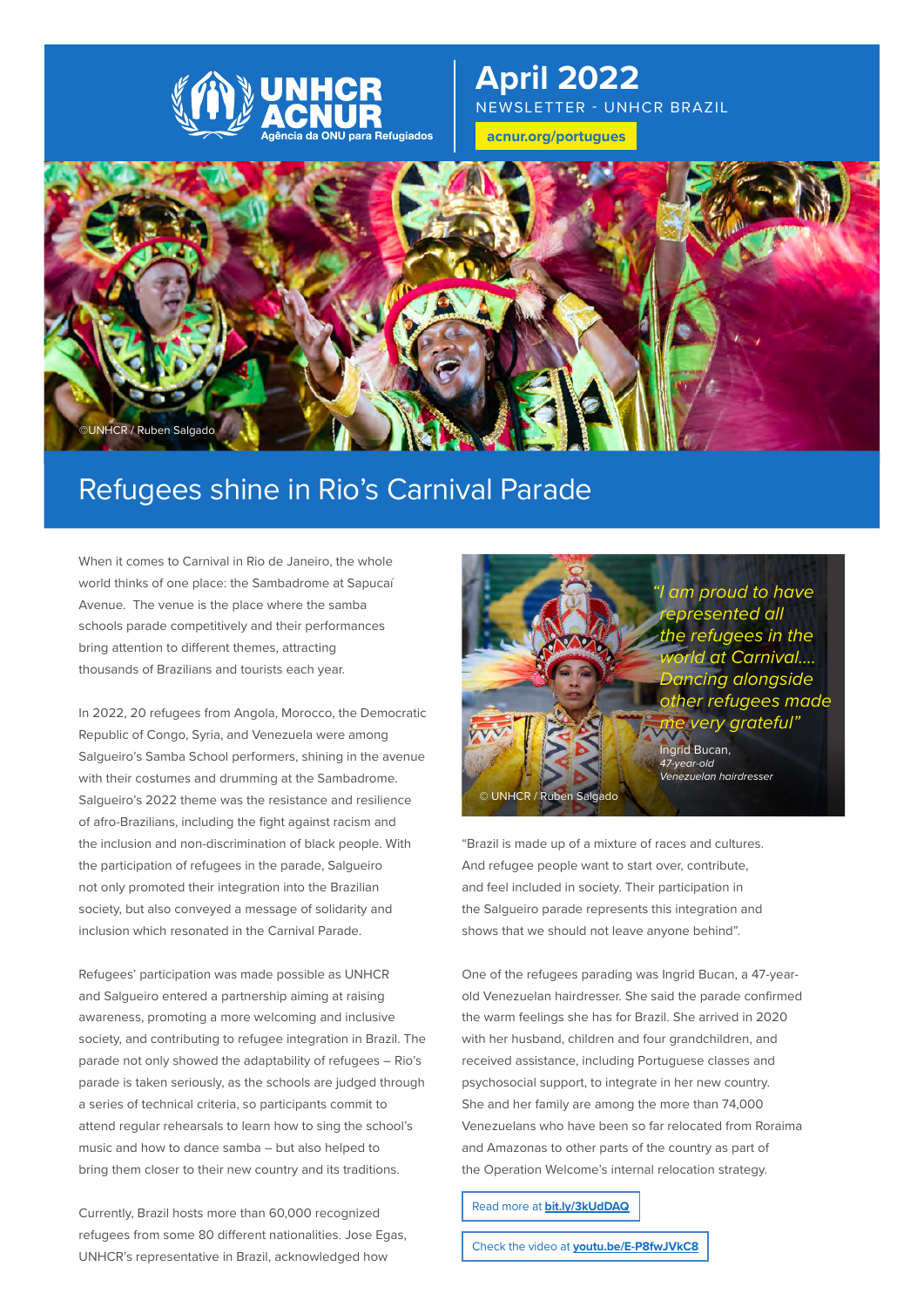

# UNHCR Brazil Representative on mission to the south and southeast

In April, UNHCR Brazil's Representative, José Egas, went on mission to the states of Santa Catarina, Paraná and Rio de Janeiro. In Santa Catarina, the Representative met with the Federal University (UFSC), part of the Sérgio Vieira de Mello Academic Chair (CSVM), which officially launched the Admission Policy for Refugees or Humanitarian Visa Holders. The Representative also discussed with the SJMR team their work in strengthening the protection network. José Egas also met with the Secretariat of State for Social Development of Santa Catarina. At Univali, an institution also part of CSVM, the Representative made an opening statement for the students in a lecture about UNHCR's work.

In Rio de Janeiro, José Egas met with the mayor of Niterói to formalize a 2-year cooperation agreement between UNHCR and the municipality on capacity building, data collection and the development of public policies for refugee integration. He also visited the Museu do Amanhã to discuss collaboration opportunities and attended the performance of the samba school G.R.E.S. Salgueiro in Sapucaí.

## Quito Process workshops

Throughout the month of April, different thematic workshops were held in the framework of the Quito Process, covering issues such as international protection, support spaces, family reunification, and HIV. Over 110 people from Member States and UN agencies participated remotely. In the ''Support Spaces'' workshop – which Brazil is the Champion Country within the region – best practices from Brazil, Argentina and Ecuador were shared within the intergovernmental forum. The workshop "International Protection of Refugees" also provided an opportunity for the participants to continuing exchanging their best practices regarding asylum capacities, while also exploring the possibility to set up a regional group of CONARE experts focused on education and training activities as well as the development of public policies. Online workshops will continue to take place during May.



# The EU Ambassador visits Roraima and Amazonas

Between 5 and 9 April, UNHCR accompanied the visit of H.E. Ignacio Ybáñez, Ambassador of the European Union in Brazil, and Jordi Casanova, Officer of the Service for Foreign Policy Instruments (FPI). The agenda in Roraima covered visits to different Operation Welcome sites, meetings with authorities, UN Agencies and civil society organizations working in coordination for the Venezuelan response. It also included the inauguration event of the UNHCR Sustainability Centre and an interview of the Ambassador at "La Voz de los Refugiados" community radio, operated by residents of the Operation Welcome's shelters.

In Manaus, in addition to meetings with different authorities, the EU Delegation had the opportunity to visit the Reference and Support Center to Refugees and Migrants (CARE) and the Tarumã-Açu 1 municipal shelter, where they could also talk to indigenous and non-indigenous refugees supported in both places.

The European Union is one of the main UNHCR donors, supporting the operation since the onset of the Venezuelan crisis in 2018, through key contributions from the Instrument contributing to Stability and Peace (IcSP) and the Directorate General for European Civil Protection and Humanitarian Aid Operations (ECHO).

# UNHCR Brazil launches webpage dedicated to displaced Venezuelan indigenous people in the country

Since 2014, Brazil has been recording an increasing influx of indigenous people from Venezuela. UNHCR Brazil estimates that, currently, the country hosts more than 7,000 indigenous Venezuelans, of which 819 have already been recognized as refugees by the federal government. Another 51% are awaiting the analysis of their asylum request. Almost half of the population are children and adolescents, which increases their protection needs. Moreover, the indigenous population from Venezuela is made up of five ethnic groups (Warao, Pémon, Eñepá, Kariña and Wayúu), who are mainly concentrated in the states of Roraima, Amazonas and Pará, but have also moved to other states of Brazil.

To ensure a better response to this specific population, UNHCR Brazil has mapped out key information, publications, and videos to raise awareness and reduce xenophobia and discrimination against these communities.

The webpage can be accessed at **[acnur.org/portugues/indigenas](http://acnur.org/portugues/indigenas)**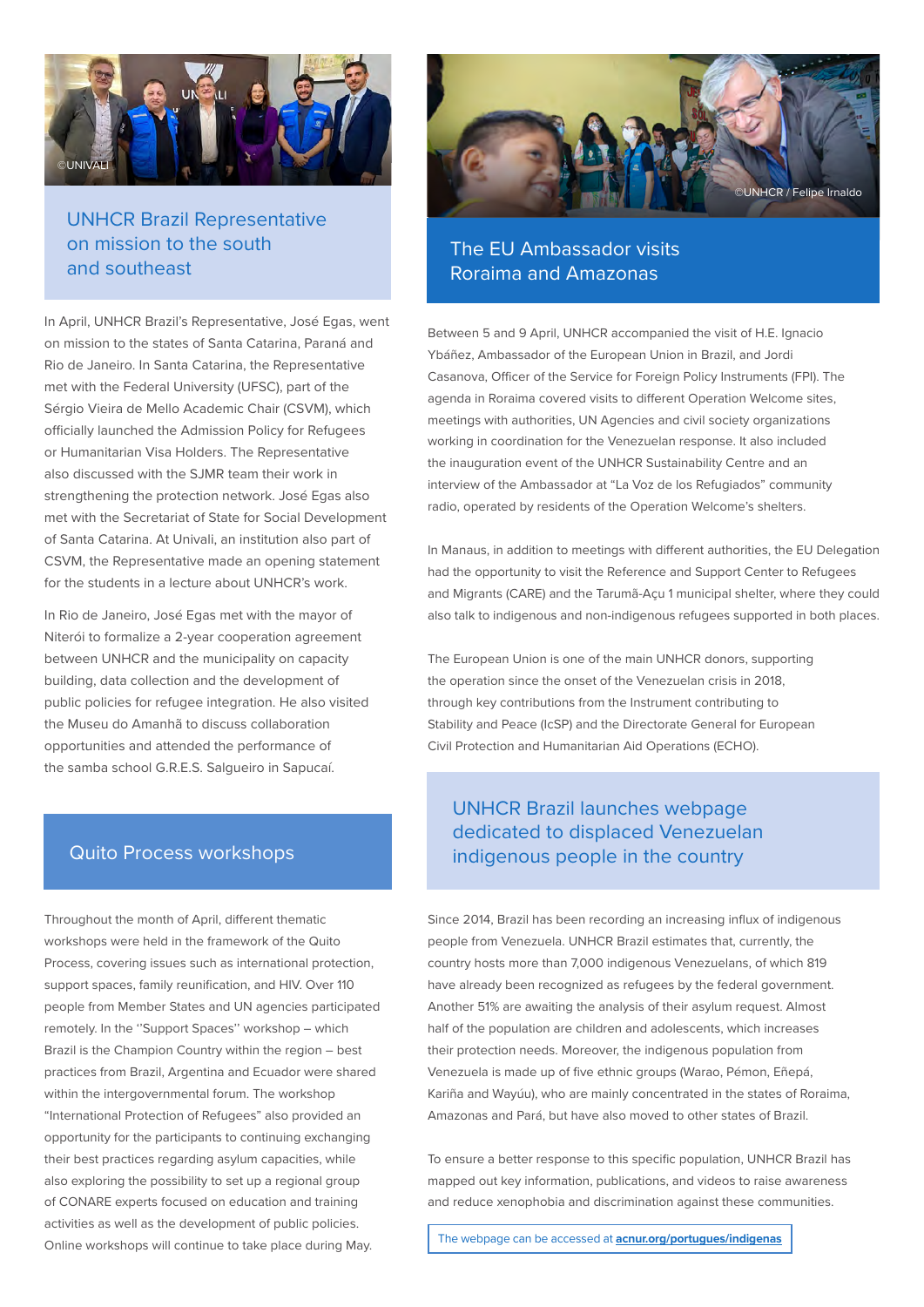### **HIGHLIGHTS**

#### New Ordinance for Haitians

A new ordinance extending until 31 December 2022 temporary visas and residence permits for humanitarian purposes, issued to Haitian nationals and stateless persons affected by environmental disasters in the Republic of Haiti, was published by the Brazilian Government.

### Sustainability Center is opened in Roraima

The space aims at disseminating technical knowledge about environmental and sustainability issues and promoting socio-cultural integration activities for Brazilians and refugees and migrants. It also counts with pilot projects such as composting, biodigesters and aquaponics. Learn more about UNHCR Brazil environmental projects at **[youtu.be/92uAJvP9ziE](http://youtu.be/92uAJvP9ziE)**

#### 33rd University joins CSVM

A new university formalized its partnership with UNHCR under the Sérgio Vieira de Mello Academic Chair. Universidade Federal da Integração Latino-Americana (UNILA) is the 33rd institution to join the CSVM initiative, which will strengthen the protection network in the state of Paraná.

#### UNHCR and DPU renew Cooperation Agreement

Since 2012, the two entities have strengthened their commitment to support asylum-seekers, refugees, and migrants. In April, UNHCR and DPU signed the renewal of the Memorandum of Understanding for other 3 years. A new work plan will be signed with specific actions and priorities for the period. Read more at **[bit.ly/3slNxLg](http://bit.ly/3slNxLg)**

### Conclusion of joint capacity building between UNHCR and CG-CONARE

April featured the fifth and final session of the joint training on the Asylum Procedures in Brazil. The initiative covered all regions of Brazil with the main objective of strengthening the local protection network.

### Frame agreement signed with the Federal District's unit of SENAC

The agreement between UNHCR and SENAC DF aims at increasing refugees' access to Portuguese classes and vocational training so they can be better positioned to access the labor market in Brazil and achieve self-reliance.

#### JNA Publication

The Brazilian R4V Platform launched the results of the 2021 Joint Needs Assessment 2021. Based on 800 telephonic interviews with heads of households across the whole country, with emphasis on Roraima and Amazonas, the JNA offers qualiquantitative analysis in areas such as protection, housing and shelter, food distribution, education, socioeconomic integration, humanitarian transportation, nutrition, health, and WASH, providing an important overview of the needs of Venezuelan refugees and migrants in Brazil. The Information Management support group is now organizing the 2022 JNA, which will take place in May. The 2021 JNA results can be found at **[bit.ly/3srtriu](http://bit.ly/3srtriu)**



#### Internal Relocation Strategy **[bit.ly/3asTv3C](http://bit.ly/3asTv3C)**

 Shelters in Roraima **[bit.ly/3dcF6dT](http://bit.ly/3dcF6dT)**

**DASHBOARDS** 

 Cash-Based Interventions **[bit.ly/3jVTaLi](http://bit.ly/3jVTaLi)**